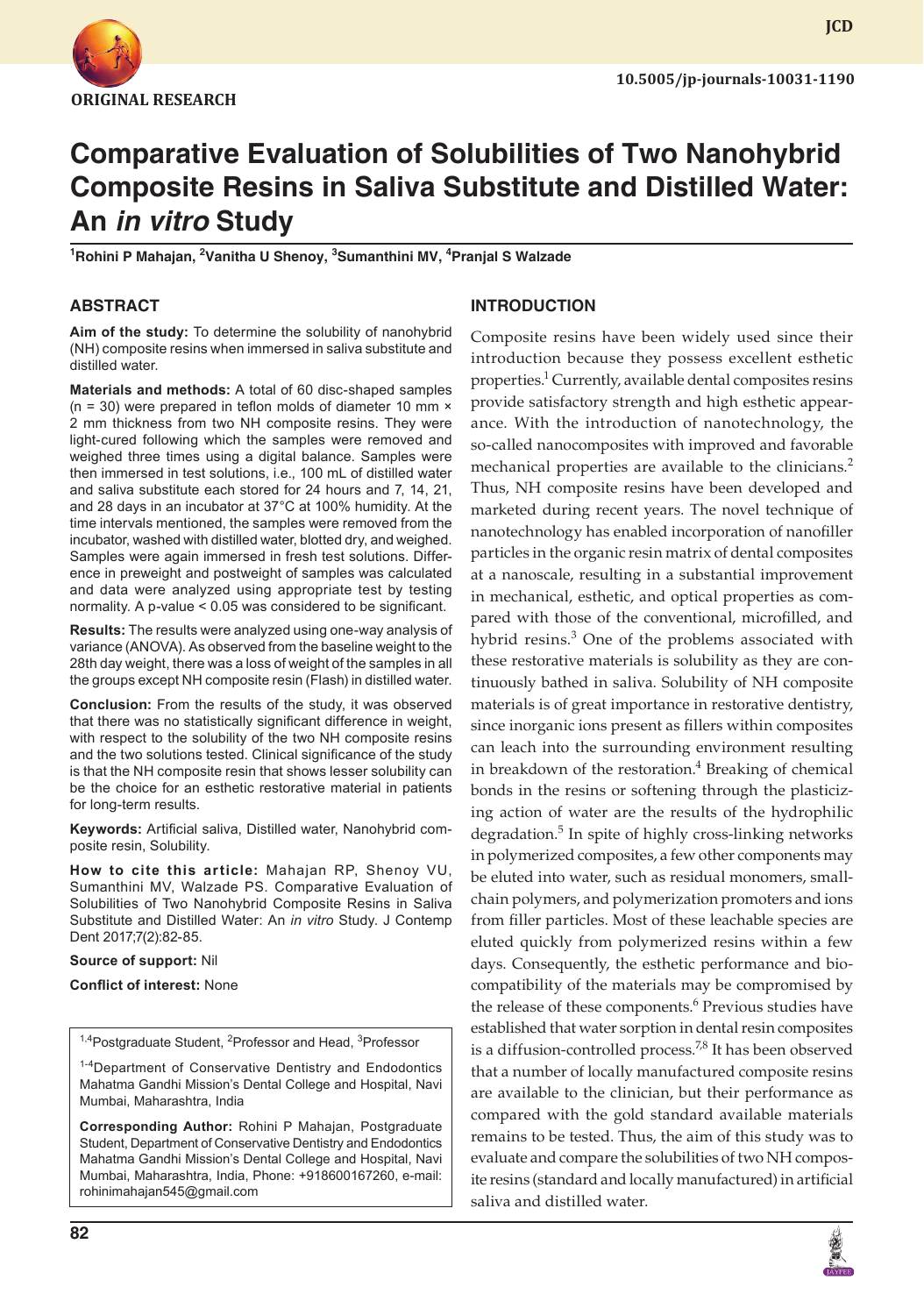*Comparative Evaluation of Solubilities of Two NH Composite Resins*

| <b>Table 1.</b> Composition of Hanonybild composite resins used |                                                                                                                                                                                  |                                                          |                  |                |
|-----------------------------------------------------------------|----------------------------------------------------------------------------------------------------------------------------------------------------------------------------------|----------------------------------------------------------|------------------|----------------|
| Composite resin                                                 | Oraganic/inorganic matrix                                                                                                                                                        | Filler                                                   | Filler size      | Shade          |
| <b>Tetric N Ceram</b><br>group NH1                              | Bisphenol A-glycidyl methacrylate (BISGMA), urethane<br>dimethacrylate (UDMA) or (semicrystalline polyceram)<br>(PEX), and an inorganic filler, such as silicon dioxide (silica) | An inorganic filler, such<br>as silicon dioxide (silica) | 0.6 um           | A2             |
| Flash group NH2                                                 | Bisphenol A-glycidyl methacrylate (BISGMA), urethane<br>dimethacrylate (UDMA) or (semicrystalline polyceram)<br>(PEX), and an inorganic filler, such as silicon dioxide (silica) | Inorganic filler, such as<br>silicon dioxide (silica)    | $0.4 \text{ µm}$ | A <sub>2</sub> |

#### **Table 1:** Composition of nanohybrid composite resins used

#### **MATERIALS AND METHODS**

Two NH composite resin materials [one standard: Tetric N Ceram (Ivoclar Vivadent India) and the other locally available: Flash (Medicept Dental, India)] were selected for this study, and the solubilities of the materials were tested in artificial saliva and distilled water. The composition of the two NH composite resins tested is as shown in Table 1. For preparation of samples, a clean glass slab was kept on a flat surface and a Teflon mold was placed over it for the fabrication of the samples. The NH composite resin was dispensed and placed into the mold with the help of composite filling instrument. A Mylar strip was placed beneath and over the composite resin. A microscopic glass plate was used to compress the NH composite resin on top to remove the excess and to flatten and smoothen the surface. The composite resin in the mold was then light-cured from both sides as per manufacturer's instruction using a halogen light-curing unit (Guilin Woodpecker Medical Instrument Co Ltd) (Fig. 1). Following this, the samples were removed from the mold and polished using composite polishing kit (Shofu Dental Corporation, Japan). Likewise, 60 samples measuring  $10 \text{ mm} \times 2 \text{ mm}$  dimension were prepared from both NH composite resins (30 in each group: NH1 and NH2) of shade A2 enamel. These composite resin samples were kept in the dark for 24 hours, so that complete polymerization occurs. After 24 hours, all the samples were preweighed up to four decimal points using a digital weighing balance (Contect India, Turbhe, Navi Mumbai). Following this, the two groups NH1 (30 samples) and NH2 (30 samples) were further divided into two subgroups of 15 each to be immersed in artificial saliva and distilled water. They were stored in labeled 10-mL bottles filled with artificial saliva and distilled water in the dark



**Fig. 1:** Sample preparation using Teflon molds

at 37°C in an incubator. The samples were removed from test solutions, blotted dry, and weighed with the digital weighing balance at 24 hours and 7, 14, 21, and 28 days intervals. After each interval, they were immersed in fresh test solutions and stored again in the dark at 37°C in an incubator. The data obtained were analyzed statistically using ANOVA test. A p-value < 0.05 was considered to be significant.

#### **RESULTS**

The NH composite resin (Tetric N Ceram) showed a decrease in weight from baseline up to 14 days and thereon at the end of the 21st day, it was observed to have gained weight, but at the end of the test period of 28 days, it was observed to have lost weight in artificial saliva. There was, however, a steady decrease of weight in distilled water at the end of the observation period (Table 2 and Graph 1). The NH composite resin (Flash) showed a

|  | Table 2: Multiple comparisons of ANOVA test to find out which pairs differed significantly |  |  |  |
|--|--------------------------------------------------------------------------------------------|--|--|--|
|--|--------------------------------------------------------------------------------------------|--|--|--|

|                 | Tetric N Ceram in artificial | Tetric N Ceram in    |                            |                          |
|-----------------|------------------------------|----------------------|----------------------------|--------------------------|
| Time            | saliva                       | distilled water      | Flash in artificial saliva | Flash in distilled water |
| <b>Baseline</b> | $0.4277 \pm 0.05250$         | $0.4388 \pm 0.04388$ | $0.3955 \pm 0.04781$       | $0.4179 \pm 0.02538$     |
| 24 hours        | $0.4277 + 0.05250$           | $0.4396 \pm 0.04454$ | $0.3957 \pm 0.04767$       | $0.4180 \pm 0.02549$     |
| 7 days          | $0.4264 \pm 0.05222$         | $0.4406 \pm 0.04438$ | $0.3957 \pm 0.04800$       | $0.4177 + 0.02542$       |
| 14 days         | $0.4257 \pm 0.05228$         | $0.4392 \pm 0.04452$ | $0.3949 \pm 0.04792$       | $0.4174 \pm 0.02530$     |
| 21 days         | $0.4272 \pm 0.04977$         | $0.4384 \pm 0.04439$ | $0.3946 \pm 0.04796$       | $0.4202 \pm 0.02477$     |
| 28 days         | $0.4243 \pm 0.05210$         | $0.4374 \pm 0.04466$ | $0.3942 \pm 0.04820$       | $0.4197 \pm 0.02453$     |
|                 |                              |                      |                            |                          |

*Journal of Contemporary Dentistry, May-August 2017;7(2):82-85* **83**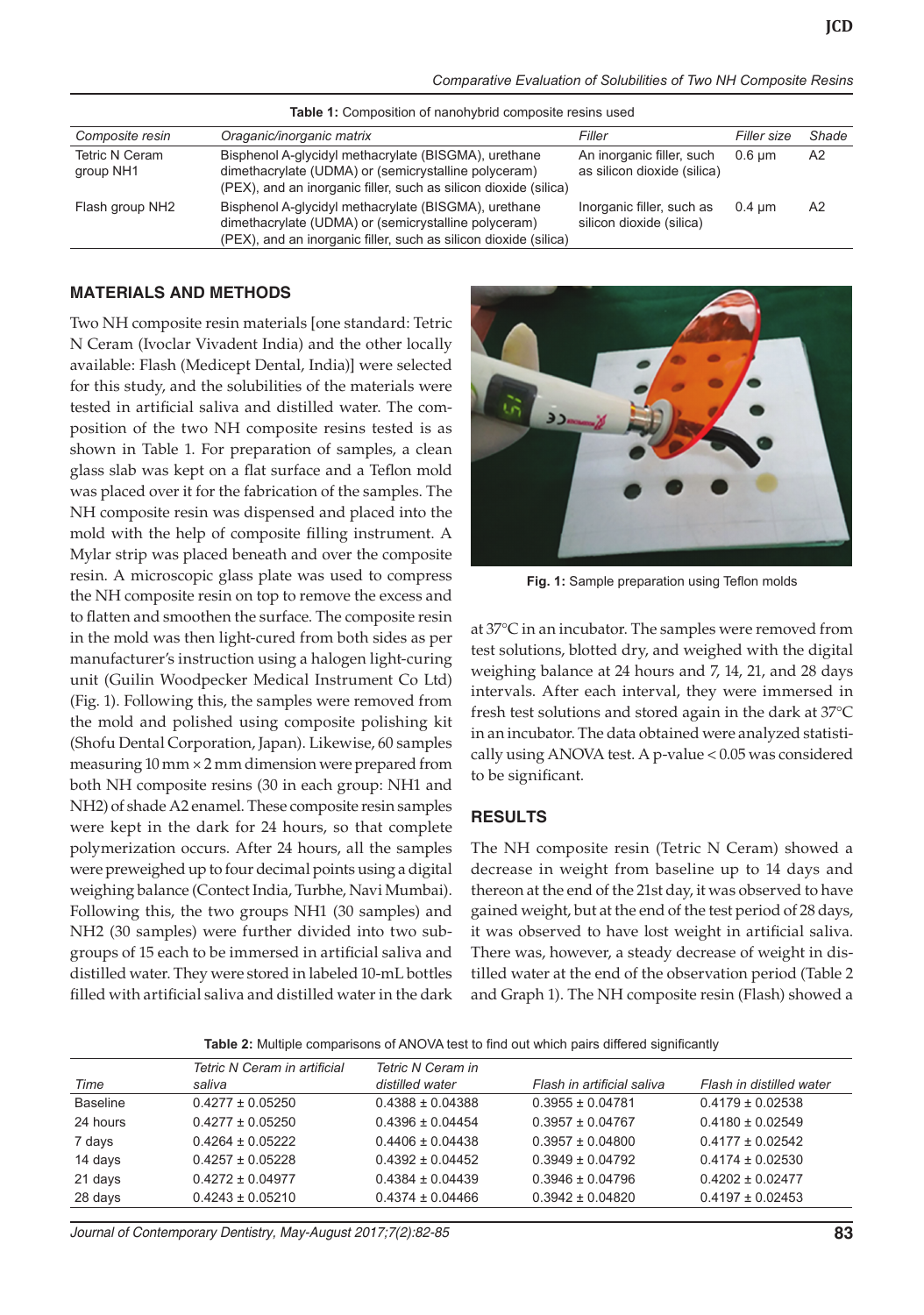



**Graph 1:** Comparison between the solubility of the two composite resins in artificial saliva and distilled water at baseline, 24 hours and 7, 14, 21, and 28 days. (X axis represents time interval in days and Y axis represents solubility in mm)

steady increase in weight from baseline to the end of the observation period of 7 days in artificial saliva and then a steady decrease in weight up to the 28th day. In distilled water, it showed an increase in weight at the end of 24 hours and then after a steady decrease in weight until the end of the 14th day period and gained weight. At the end of the 21st day, and decrease in weight at the end of 28th day (Table 2 and Graph 1). One-way ANOVA showed that water absorption was different for the tested materials. Flash in artificial saliva lost approximately twice the weight in µgm of Tetric N Ceram; however, Flash in distilled water showed an increase in weight at the end of the test period as compared with the initial weight (Table 2). Table 3 represents multiple comparisons of ANOVA test ( $p < 0.005$ ).

## **DISCUSSION**

Restorations in the oral cavity constantly come in contact with oral fluid and food. Composite resins always remain soaked in saliva in the oral cavity, and these NH composite resins may undergo water sorption and solubility, which may lead to degradation of the resin matrix and debonding of the matrix-filler interface, resulting in a deterioration of mechanical properties.<sup>9</sup> In addition,

| Table 3: Multiple comparisons of ANOVA test ( $p < 0.005$ ) |  |
|-------------------------------------------------------------|--|
|-------------------------------------------------------------|--|

| Groups                                | f-value | p-value | Significance |
|---------------------------------------|---------|---------|--------------|
| Tetric N Ceram + artificial<br>saliva | 0.010   | 1.000   | NS.          |
| Tetric N Ceram + distilled<br>water   | 0.009   | 1.000   | ΝS           |
| Flash + artificial saliva             | 0.002   | 1.000   | ΝS           |
| Flash + distilled water               | 0.032   | 0.999   | ΝS           |
| NS: Nonsignificant                    |         |         |              |

leakage of fillers, ions, and organic substances, such as residual monomers, methacrylic acid, and formaldehyde from resin composite material can occur as a result of exposure to an aqueous environment. Some of these organic substances can act as irritants and may induce delayed allergic reactions.<sup>10</sup> In the present study, it was observed that there was significant difference observed numerically in the baseline weight up to the 28th day of the NH Tetric N Ceram in artificial saliva and distilled water and the NH Flash in artificial saliva indicating the loss of weight of the composite resins, suggesting leaching of monomers from the samples. But, there was weight gain observed in the baseline and 28th day weight of the NH Flash in distilled water. Also, the two NH composites Tetric N Ceram, a standard available, and Flash, a locally manufactured composite, showed solubility in both the test solutions, i.e., artificial saliva and distilled water. The composition and the filler particle size of both the composite resins tested were similar though manufactured by different companies (Table 1). The results of our study demonstrated that there was no statistically significant difference in the weight of the samples at all the time intervals as compared with baseline, thus indicating no effect of the test solutions on the solubility of both NH composites except for Flash in distilled water (Table 3). The American Dental Association Specification No. 27 requires that "the solubility of all materials be less than or equal to  $7.5 \text{ µg/mm}^3$  within a 7-day period of water storage."<sup>11</sup> When resin samples are immersed in water, some of the components, such as unreacted monomers or filler dissolve and are leached out of the samples. This results in loss of weight and can be measured as solubility or leaching.<sup>12</sup> A study done by Biradar et al<sup>13</sup> showed the maximum amount of water absorption in the first week, then a gradual decrease in the water absorption from the second to the 6th week, as compared with the 1st week. There was no statistically significant difference among the three tested composite resins. In another study done by Al-Shekhli and Al-Khfaji,<sup>14</sup> microhybrid and nonohybrid composite resins were compared with regard to their solubility in water. All the composites tested in the present study exhibited sorption and solubility values within the acceptable limits. Berger et  $al<sup>15</sup>$  in this study of water sorption and solubility of one NH and two microhybrid composite resins produced results that show that the NH composite resin showed lower solubility and sorption as compared with other two microhybrid composite resins. Several factors, such as the polymeric matrix composition, filler particle type and content, and the degree of curing reached after the polymerization reaction can influence the solubility of dental resin composites. As in this study, Tetric N Ceram and Flash had filler particle sizes of 0.6 and 0.4 µm, both showed